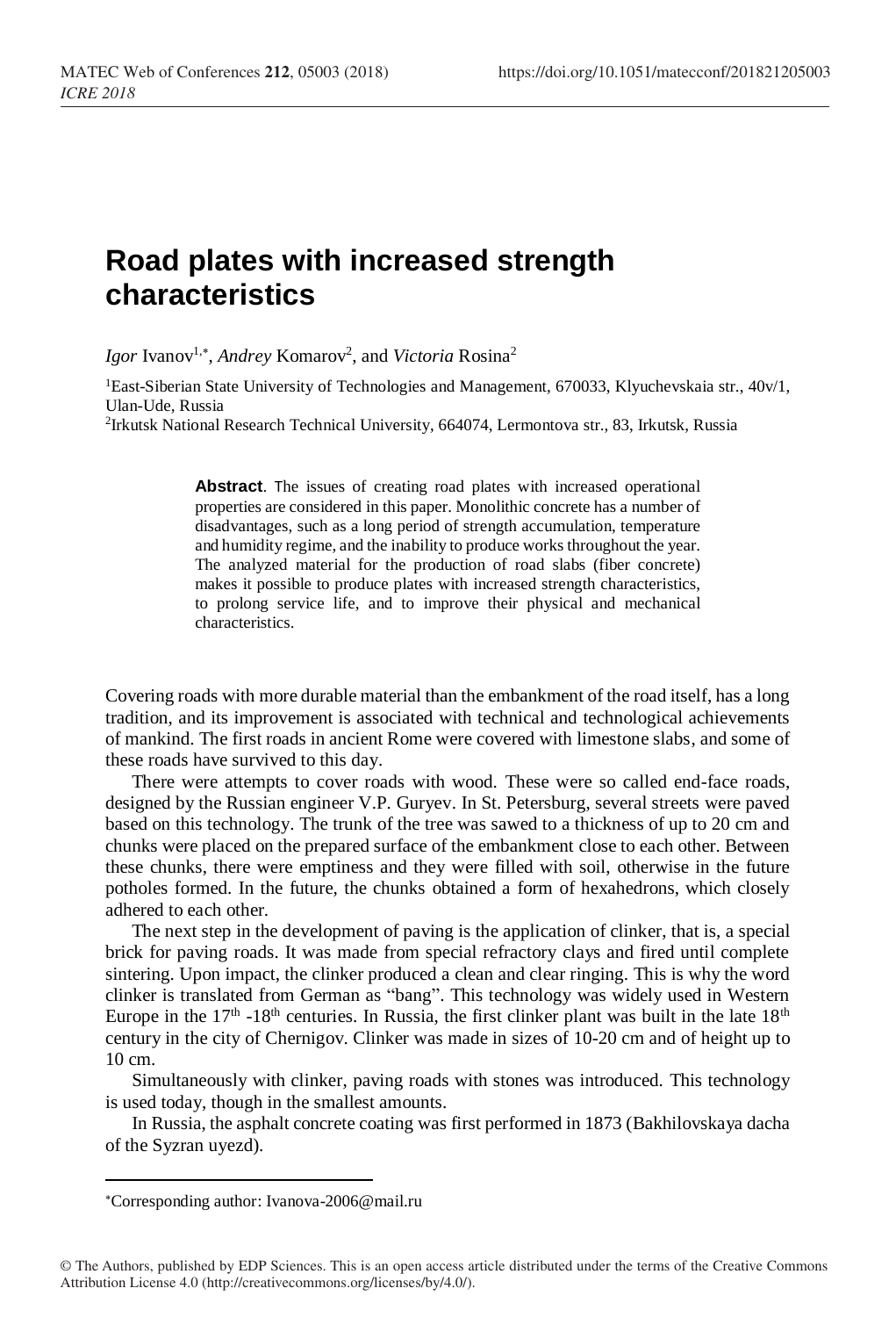In modern Russia, rapid growth of the asphalt plants began in the 1950s due to the intensive development of the automobile industry. The quality of the asphalt roads at that time should be assessed as low.

A real breakthrough in the road construction is connected with the use of concrete, and this technology has been used en masse throughout the world. Initially various rocks of volcanic origin (tuff, ash, and pumice) in the calcareous solutions were introduced in finely ground form. Later, Portland cement was used as an astringent.

Currently, various concrete covers are used: monolithic and prefabricated, single-layer and double-layer, reinforced and unreinforced.

The thickness of the concrete cover is, as a rule, 20-25cm. The concrete mixture is laid at full thickness in one process, with a width of 6-9 m that corresponds to two lanes.

Concrete road coverings are in 5-6 times more durable than asphalt concrete, their service life can reach 50 years and more. They are resistant to aggressive environment, provide a high grip of the wheels of vehicles with the road, and the road wears out a little.

The disadvantage of monolithic concrete is the impossibility of year-round production. Also, there are problems of providing a temperature-humidity regime for the concrete strength accumulation, and the duration of the accumulation of strength is quite large. These features inhibit the use of monolithic concrete in the construction of highways.

The technology of covering roadbed with individual slabs has come to substitute the monolithic concrete technology. The principal construction of this cover is shown on the Figure 1.



**Fig. 1.** Scheme of covering a road with reinforced concrete slabs.

But this technology also does not meet all the requirements, as joints of prefabricated plates do not provide the transfer of forces and moments from the slab to the slab. Through the seams, there is a squeezing of sand and underlying soil. The end of the plate works like a console, and in these places cracks and potholes are formed. In the middle of the plate, the armature fulfills its function, as the top of the plate works to compress, and the bottom to stretch (Figure 2).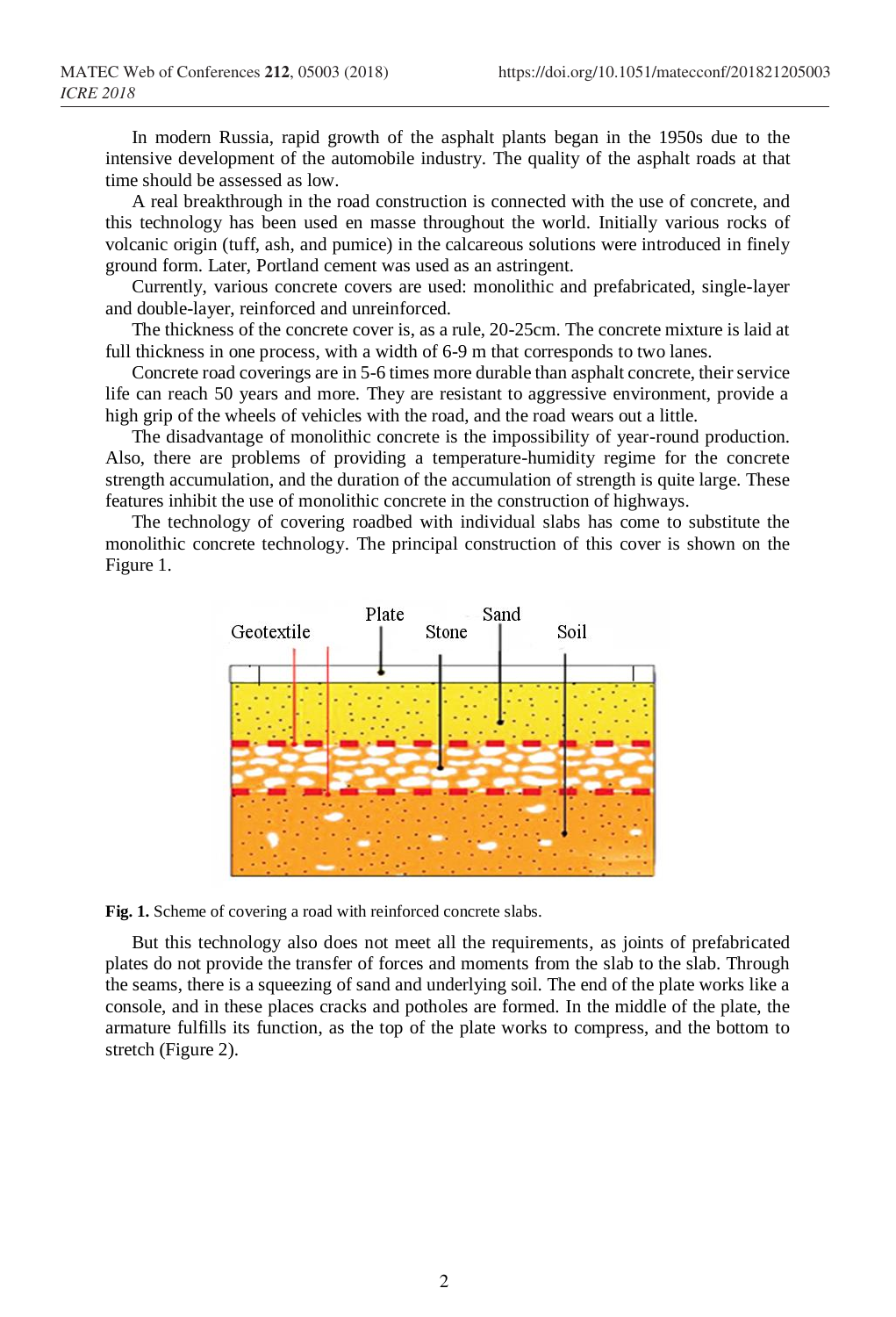

**Fig. 2.** 1 - concrete, 2 - reinforcement, 3 – wheel of the vehicle, 4 - pothole. The arrows indicate the resulting forces in the road plate when the vehicle wheel is in the middle of the plate (at the top by compression, at the bottom by stretching).

When the wheels of the vehicle approach the edge of the slab, the scheme of operation of the reinforced concrete slab completely changes. This is shown on the Figure 3.



**Fig. 3.** The same, as on the Figure 2, but wheel of the vehicle is on the edge of the road plate.

In this case, the upper part of the plate works for stretching, and the lower part for compression. As a result, cracks are formed in the upper part of the plate, and then they are chipped. The presence of chips further increases the dynamic loads on the plate and disables it. To strengthen the extreme upper part of the plate, it is possible to lay metal armature in this zone. But taking into account the fact that the protective layer of concrete is very small, due to wear, it is possible to bare the reinforcement, which can lead to a puncture of the tire and a vehicle accident.

The connection of the slabs to the solid road surface with the help of the outlets of the working fittings on the end faces is very problematic. There are additional works on welding of armature outlets, anticorrosive coating of welded joints and embedment of joints. Quality bonding of concrete slabs and concrete embedment joints is not ensured. These sites are vulnerable, subject to mechanical destruction.

Since the concrete does not work well on stretching, cracks are formed at the edge of the plate, and then the chips are formed (Figures 4 and 5).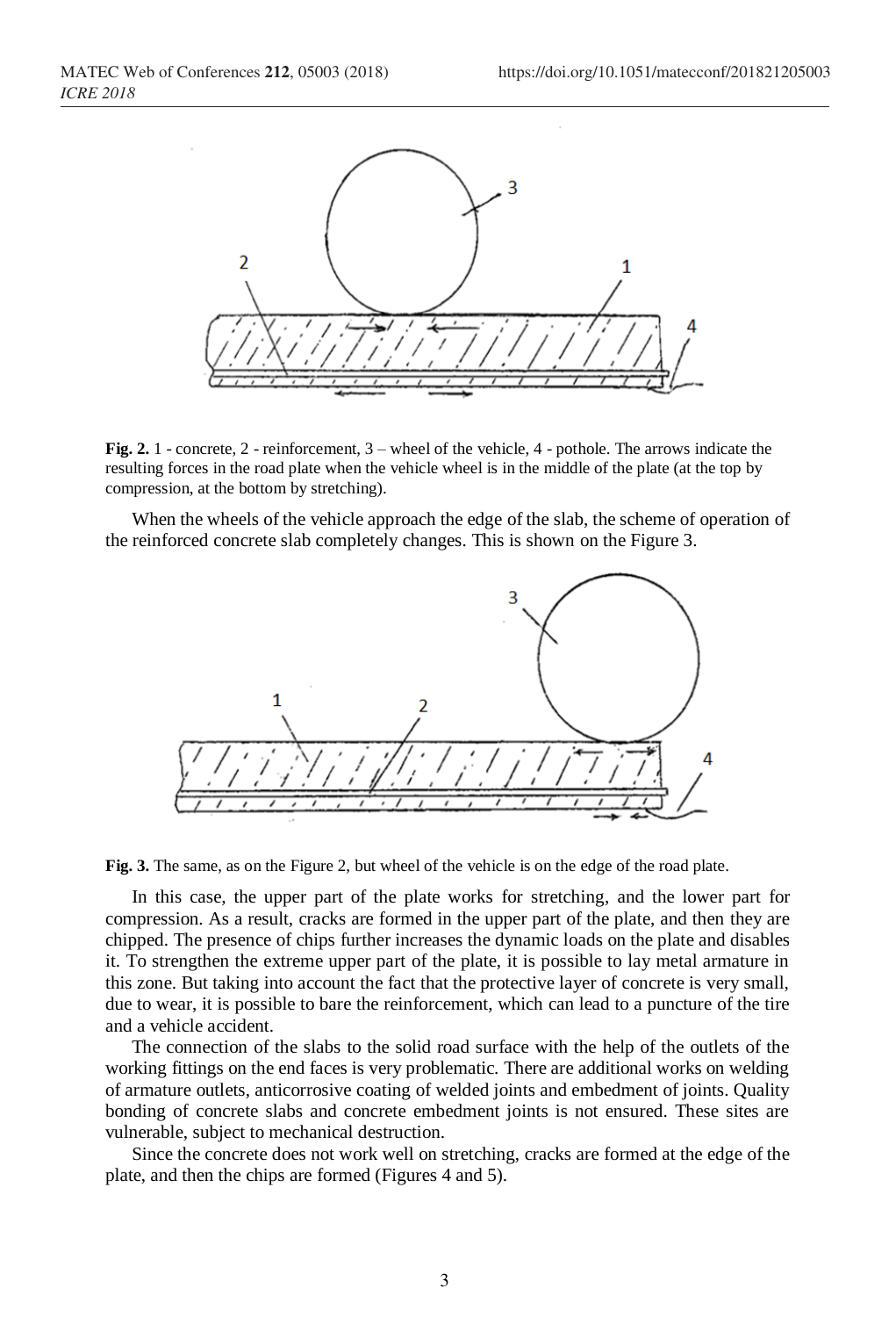

**Fig. 4.** View of the road plate from the top. There are cracks on the joints of the plates, formed from the fact that the upper part of the plate is stretching, and the reinforcement of this zone is not provided.





Shock loads increase, and the road plate becomes unusable. If the destroyed concrete is removed, one can find the reinforcement, located in the bottom of the road plate in complete safety.

To eliminate this disadvantage, the edge of the plate (upper part) is recommended to be made of fiber-reinforced concrete, which works well for stretching and is very resistant to cracking and chips (Figure 6).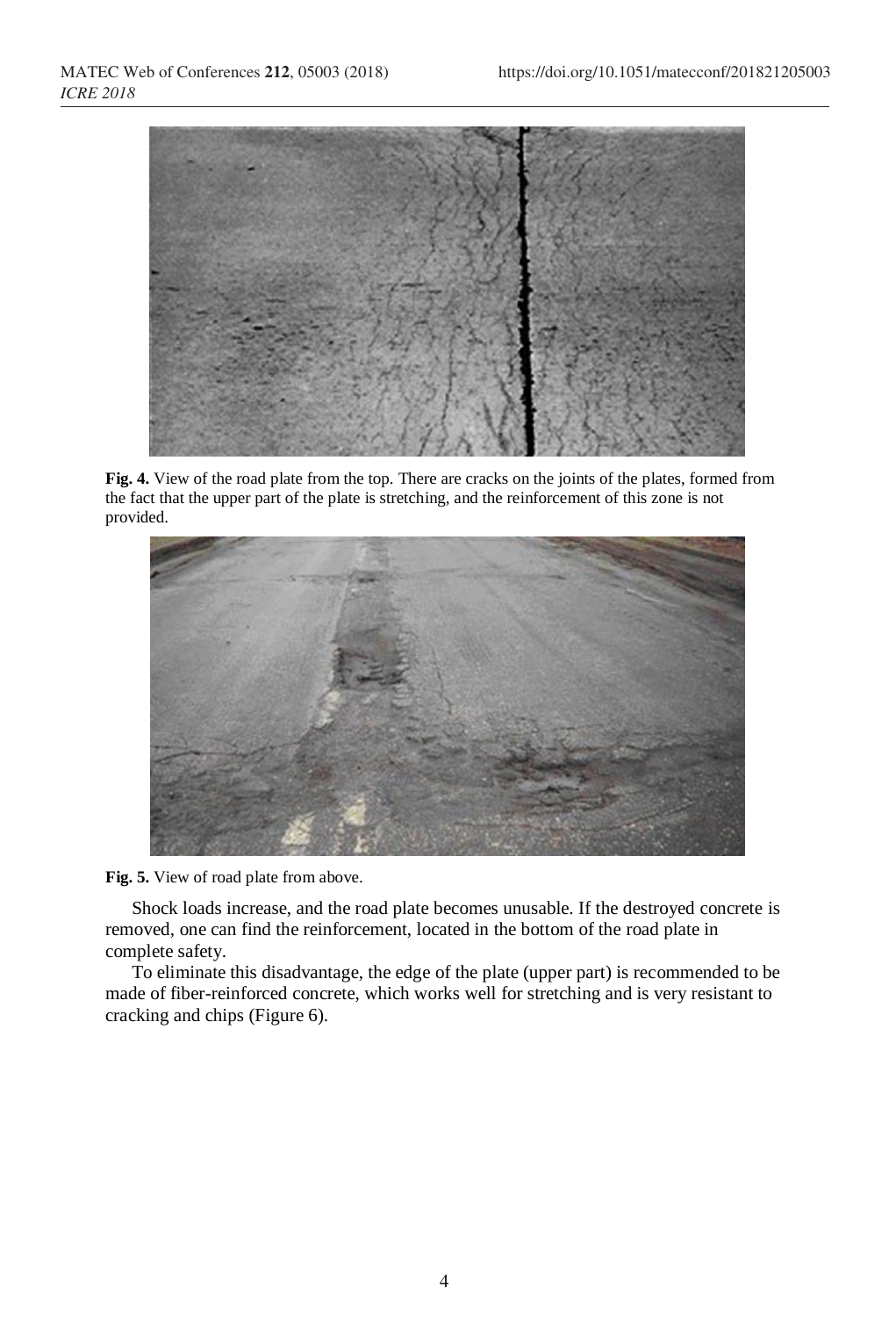

**Fig. 6.** Construction of a road slab with a section made of fiber concrete. 1 - concrete, 2 - reinforcement, 3 - wheel of the vehicle, 4 - pothole. The arrows show the forces that arise in the road plate when the vehicle wheel is at the edge of the plate (at the top by stretching, at the bottom by compression), 5 fiber reinforced concrete.

Fiber should be provided from fiberglass, basalt or polypropylene, that is, one that cannot harm the tire of the vehicle. Metal fiber at its bare exposure can cling to the tire, make punctures, make noise when the wheel hits. Fibers made of fiberglass, basalt or polypropylene, work well for stretching and when they are exposed, they do not harm the tire of the vehicle.

To implement this proposal - the modernization of the construction of road plates - it is necessary to make an adjustment to the technology of their production. The Figure 7 shows the scheme for manufacturing road plates using the new technology.

As with the original basic version, the standard formwork mold (1) (or stand) is used. The installation of reinforcing articles (2) (mesh or spacer) is carried out with the provision of a protective layer.

Limiters (3), delimiting the laying areas of a conventional concrete mixture (of a given class) and a fiber-reinforced concrete mixture, are installed in the mold. The distance from the end forms of the structure to the limiters is set equal to  $500 \div 800$  mm. The height of the fiber-reinforced concrete layer is assumed equal to 1/3 of the thickness of the road plate.

Concreting is carried out to the mark "A" using an ordinary concrete mixture over the entire width of the mold.



**Fig. 7.** 1 - formwork plate, 2 - reinforcement, 3 - limiters, A, Б - levels of concreting (stages).

Further, without interruptions, the mixture fits to the mark "Б" between the limiters. Immediately or simultaneously a fiber-concrete mixture is laid in the formwork. After that, the limiters are immediately deleted. The concrete mix is compacted by surface, external vibrators or using a vibrating platform. This sequence ensures reliable conjugation and colmatation of the compositions of freshly mixed concrete mixtures (the usual design of composition for the main massif of the road plate and fiber concrete). Further, the processes